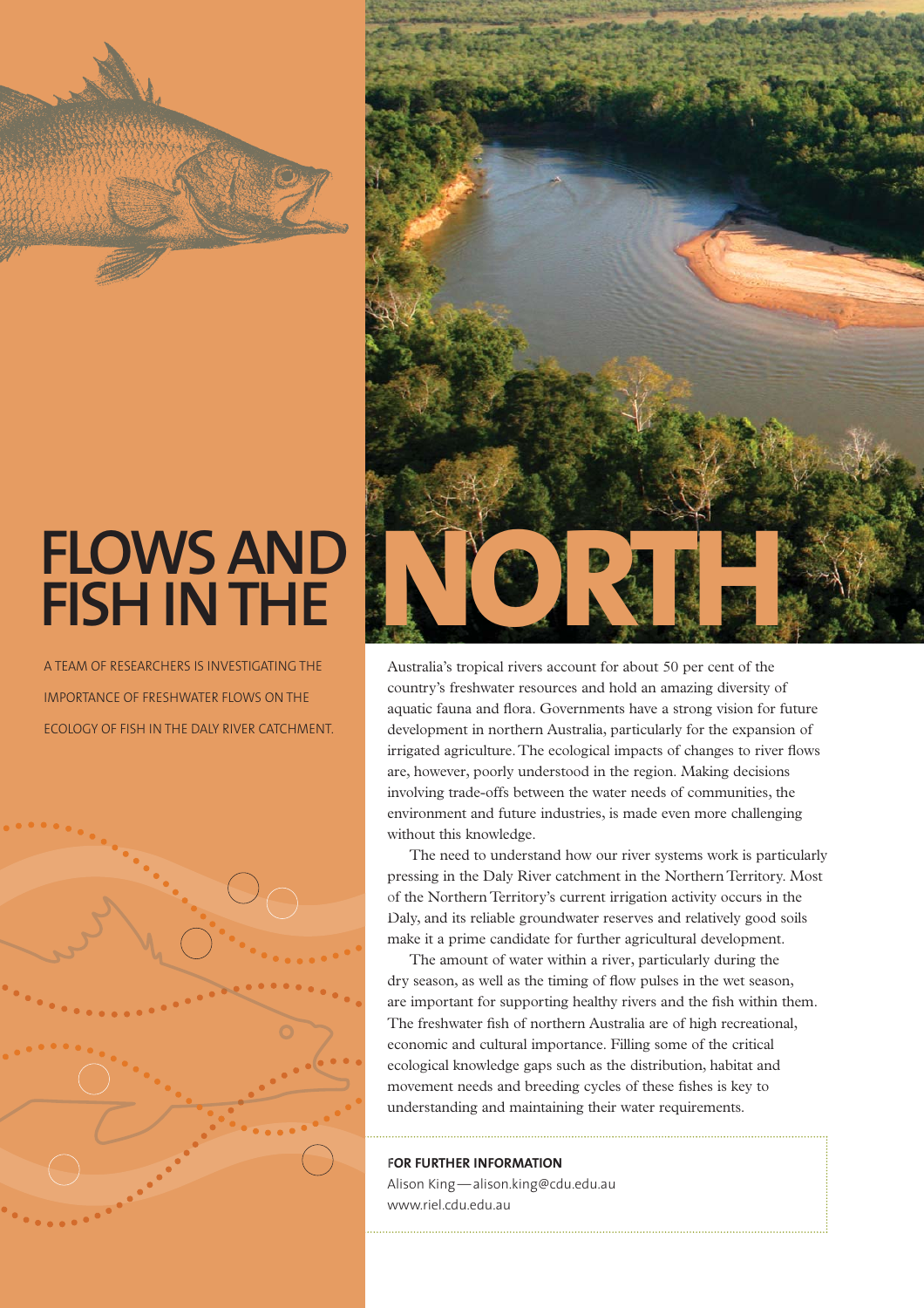

Main image: Daly River study site. Photo Stuart Blanch. Inset: Adult Sooty Grunter. Photo Amy Kimber.

### **Keeping tabs on fish populations**

In 2006, a team of researchers from Charles Darwin University, Griffith University, the Northern Territory Government and Traditional Owners, began investigating the ecological requirements of fish in the Daly River catchment. The project was part of the 'Daly River Fish and Flows' research project. Traditional Owners have been a central part of the project; assisting with field sampling and providing valuable Indigenous knowledge on fish ecology, and their cultural significance.

Sampling initially occurred at 55 sites throughout the catchment, and has been ongoing in eight main channel sites from close to the Katherine township, and downstream to near Nauiyu in the lower reaches of the Daly River. Led by Michael Douglas along with Mark Kennard, Brad Pusey and Sue Jackson, the project became a flagship activity for the Tropical Rivers and Coastal Knowledge program (TRaCK). It has continued under the Australian Government's National Environmental Research Program as part of the research on river connectivity (with Alison King joining the project team).

This year the project team is entering its 10th year of sampling, making it one of the longest running assessments of freshwater fishes in northern Australia. Professor Brad Pusey says the data is continuing to shed light on the distribution, abundance, habitat use and influence of river flows on fish in the river.

"This is a highly diverse area for freshwater fish, with nearly 100 species recorded in the Daly. We have collected species from a wide variety of taxonomic groups, from a diversity of habitat types, reproductive process and feeding strategies," Brad said.

"The fish assemblage changes throughout the catchment. The location in the catchment, distance from river mouth, flow permanence and habitat structure are all important determinants of the fish assemblage."

Principal research fellow Alison King says catches of most species vary considerably between sites, among years and among sampling occasions.

"Barramundi are an important recreational and cultural fish species for the region and are regularly caught at all of our main channel sites throughout the catchment," she said.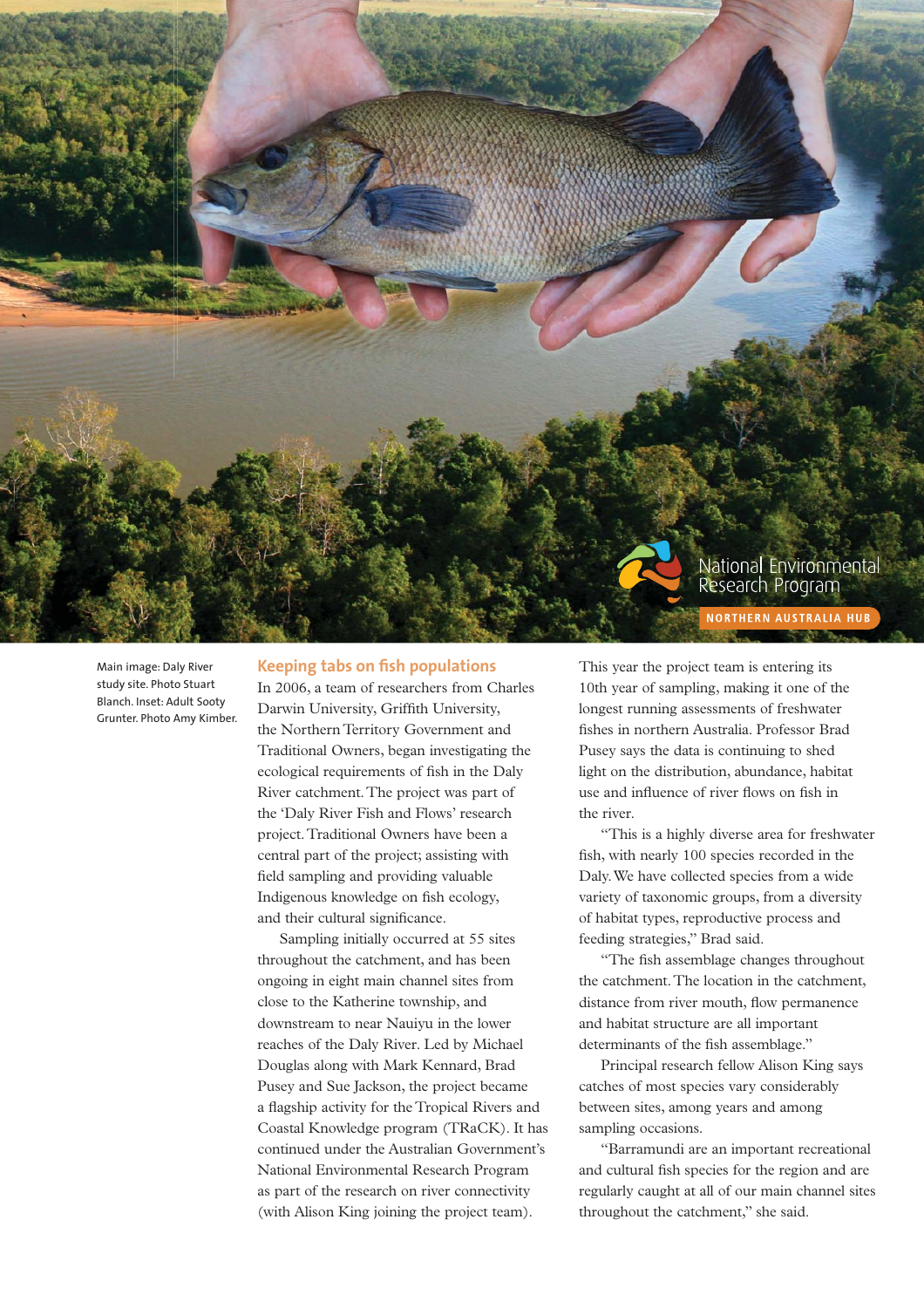# **DA**[**I**]**LY FISHING**



ELECTROFISHING WAS ONE OF THE CHOSEN METHODS TO SAMPLE FISH.

Top two images: Ooloo Crossing, photos Michael Douglas. Below: Boat operating at the Bamboo Creek site, photo Alison King. Bottom: Researchers recording measurements, photo Michael Lawrence-Taylor. Opposite: Otoliths being removed from a Sooty Grunter, photo Michael Douglas.



The surveys have also provided insight into the impact and recovery from natural catastrophic fish kill events in tropical rivers. In October 2012 a blackwater event, which occurs when large amounts of organic material removes oxygen from the water, caused a substantial fish kill at Galloping Jacks on the Katherine River. The impact of the event varied across species.

"There was an obvious decline in catch of some species such as juvenile Sooty Grunter immediately after the fish kill, but numbers soon increased. Numbers of some small-bodied species, such as strawmen and rainbowfish, appeared to increase straight after the event. Whereas, freshwater sole, which were regularly recorded at the site prior to the fish kill, haven't been recorded since," said Alison.

### **Predicting the impact of future development**

The river and its catchment are in relatively good environmental condition compared to many other major rivers in Australia. Principal research fellow Dr Mark Kennard warns, however, that current and future development, particularly around water use, could start to impact on the health of the river and its fish. For example, groundwater extraction from bores for agriculture will reduce dry season river flows.

"Preliminary risk assessments identified several fish species at high risk from dry season groundwater water extraction, including large-bodied fish of cultural and recreational importance, such as Black Bream and Barramundi, as well as less iconic, but nevertheless ecologically important smallerbodied species," Mark said.

Researchers used more complex modelling involving a mixture of primary data, scientific knowledge and Indigenous knowledge to predict the effect of dry season water extraction scenarios on Barramundi and Sooty Grunter populations.

"The modelling predicted that both Barramundi and Sooty Grunter populations would be impacted by lower flows. For Sooty Grunter, the juveniles appear to rely on shallow, riffle habitats as a nursery area, which are vulnerable to reduced flows. Barramundi, on the other hand, were particularly impacted by the timing of water extraction, with greater impact occurring with late dry season extraction.